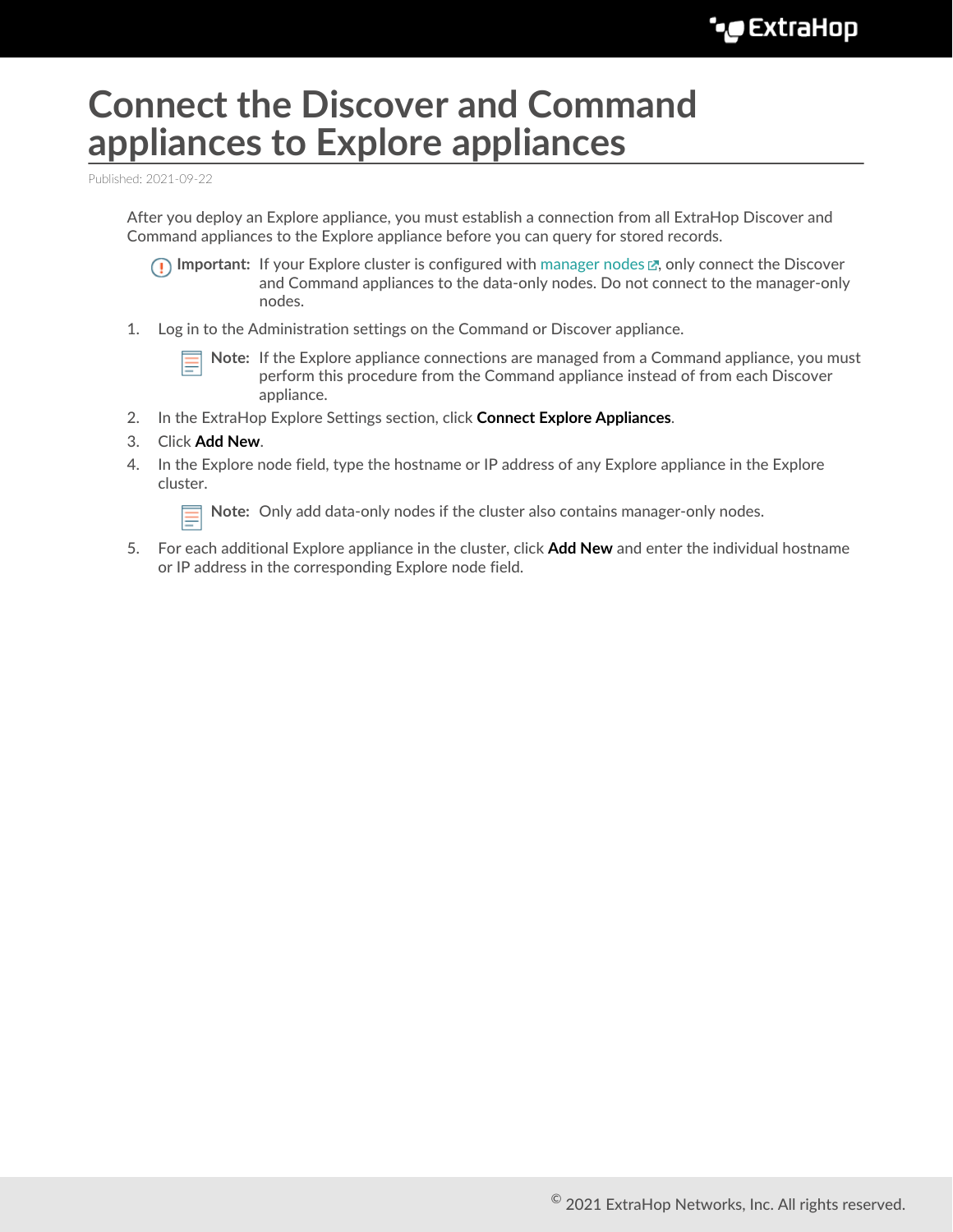## °€xtraHop •

| $\leftarrow$<br>С<br>$\rightarrow$<br><b>ExtraHop</b> Search<br>ъ.                                                                                                                      |               | A Not Secure https://10.20.228.92/admin/reclog/view/ |  | Welcome, setup. Launch Shell Log out Help |                                    |
|-----------------------------------------------------------------------------------------------------------------------------------------------------------------------------------------|---------------|------------------------------------------------------|--|-------------------------------------------|------------------------------------|
| Admin > Connect Explore Appliances                                                                                                                                                      |               |                                                      |  |                                           | SID: EXTR-EXTR Version: 6.2.0.2481 |
| <b>Connect Explore Appliances</b>                                                                                                                                                       |               |                                                      |  |                                           |                                    |
| These settings enable you to connect this appliance to an Explore appliance. You<br>must have the setup user password for the Explore appliance that you want to<br>connect to.         |               |                                                      |  |                                           |                                    |
|                                                                                                                                                                                         |               |                                                      |  |                                           |                                    |
| If you have an Explore cluster, connect the Discover appliance to each Explore<br>node so that the Discover appliance can distribute the workload across the entire<br>Explore cluster. |               |                                                      |  |                                           |                                    |
| Node 1                                                                                                                                                                                  |               |                                                      |  |                                           |                                    |
| Hostname or IP address:                                                                                                                                                                 | 10.20.227.177 |                                                      |  |                                           |                                    |
| Node 2                                                                                                                                                                                  |               |                                                      |  |                                           |                                    |
| Hostname or IP address:                                                                                                                                                                 | 10.20.227.178 |                                                      |  |                                           |                                    |
| Node 3                                                                                                                                                                                  |               |                                                      |  |                                           |                                    |

- 6. Click **Save**.
- 7. Confirm that the fingerprint on this page matches the fingerprint of Node 1 of the Explore cluster.
- 8. In the Explore Setup Password field, type the password for the Explore Node 1 setup user account and then click **Connect**.
- 9. When the Explore cluster settings are saved, click **Done**.

## **Disconnect the Explore appliances**

To halt the ingest of records to the Explore appliance, disconnect all Explore appliances from the Command and Discover appliances.



**Note:** If appliance connections are managed by a Command appliance, you can only perform this procedure on the Command appliance.

- 1. Log in to the Administration settings on the ExtraHop system through https://<extrahophostname-or-IP-address>/admin.
- 2. In the ExtraHop Explore Settings section, click **Connect Explore Appliances**.
- 3. Click the red **X** next to every node in the Explore cluster.

| Node 2                                |  |
|---------------------------------------|--|
| Hostname or IP address: 10.20.227.178 |  |